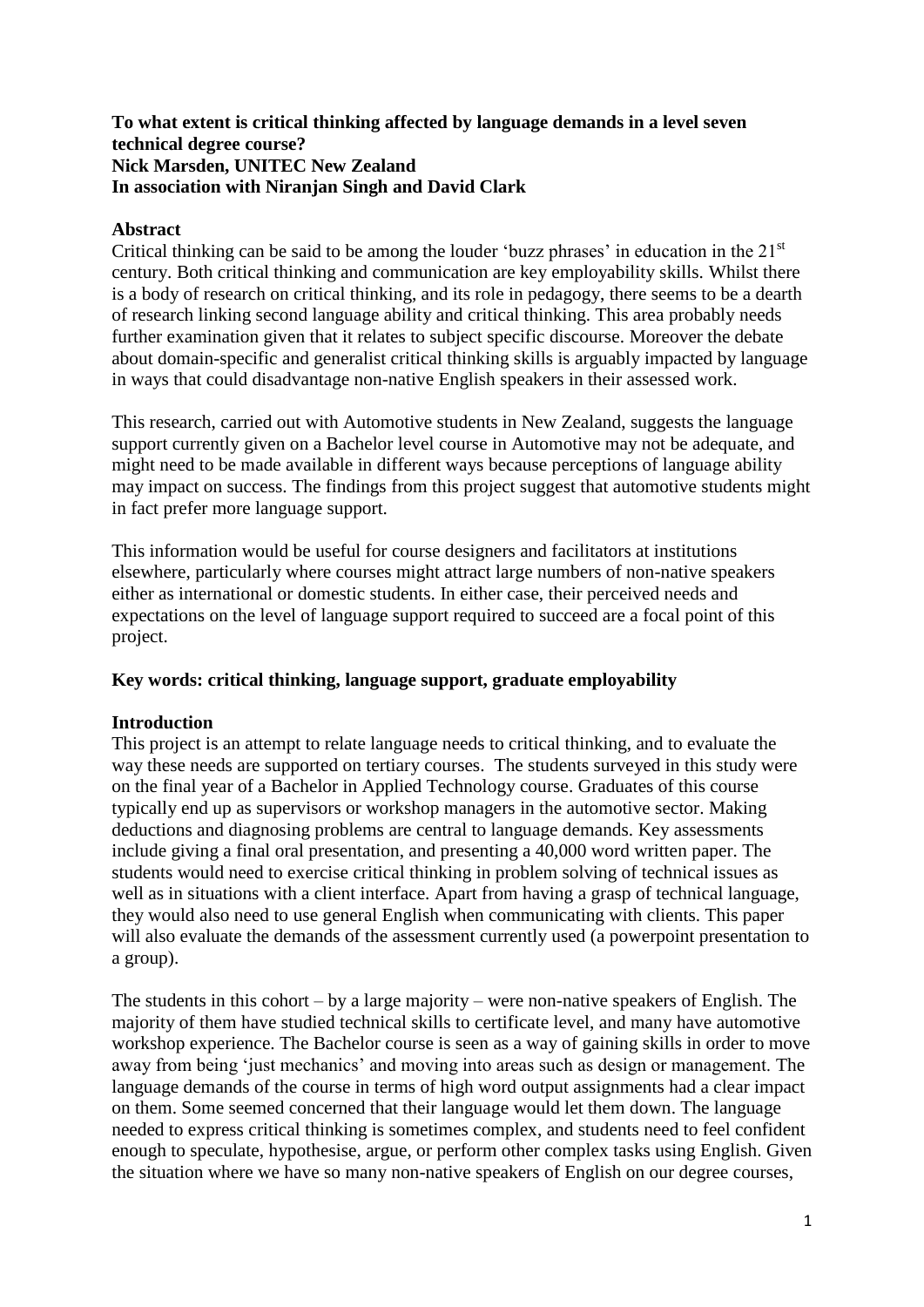and also the fact that communication skills, along with critical thinking are expected qualities for employment seekers, it would seem imprudent not to highlight the way we deal with these 'soft skills' on technical degree courses, especially when language and communication are so fundamental to graduate employability.

### **Literature review**

In the words of Kirby and Goodpaster (1999, p 76) "We think with words. As we read this, we are using language to think. Language is very important to how we achieve critical thinking. "There are two main schools of thought in the critical thinking debate: the 'generalists' and the 'specifists' (Davies, 2013). The generalists hold that critical thinking skills are teachable for all disciplines, while the specifists assert that critical thinking can only be taught as it applies to a particular discipline. Davies is in the generalist camp, and his research suggests that the specific approach is flawed. However, interestingly, he suggests that the issue of language may stand apart in some way; "The generalists do not hold that there are no discipline-specific differences in *application* of arguments, or in the *language* used to describe academic debates. They hold that the *skill* is generic in nature." (Davies, 2013). This implies that the issue of language, and how it may impact on critical thinking or the means to express critical thinking – is indeed a variable that needs to be examined more closely. It is unlikely that the students in this research project would solely be using technical English – in other words, that they would also need to use general English communication skills in interfaces with clients, so a generalist approach might be more aligned with their needs.

Rashid and Hashim (2008, p.373) make the links between language and critical thinking. Their research at Malaysian universities has focussed on the premise that "Critical thinking skills and mastery of English language are expected to become important outcomes of university education in Malaysia". This outcome has been tied into educational policy, and their research aims "to gain insight into the links between critical thinking ability and its possible link to their language proficiency." The initiative is driven by Malaysia's quest to become a developed nation by 2020.

Wharton (2011, p223) who has published research which tries to draw links between critical text analysis and language says: "For undergraduate students, there is an expectation that course content will be challenging and that critical thinking will be encouraged." It follows that – particularly in the case of learners whose first language is not English – there may be a need for support in this area, where language ability may impact on performance in course tasks and assignments and unconfident language ability may constitute a disadvantage.

Another aspect of the discussion which will be of relevance, is whether critical thinking itself is a generic skill that can be applied to all disciplines, or whether it "should be considered specific to the individual disciplines" (Moore, 2004, 2011a). Whatever the case, it is likely that language might have a bigger impact on critical thinking ability than we think. If the issue is that students are "lacking argumentative skills to perform in universities and in the workplace" (Davies, M, p 543) then language must come into it somewhere. However, he also (2013, p. 542) points out that language cannot be the only variable, as "it does not explain the poor performance of native English speaking students in the experiments". This leads him to raise the question of whether critical thinking skills need 'dedicated intervention': "Employers are right to complain if graduates cannot think critically, educators are obliged to do something about it. The need is urgent." (Davies, M. 2013, p. 543). This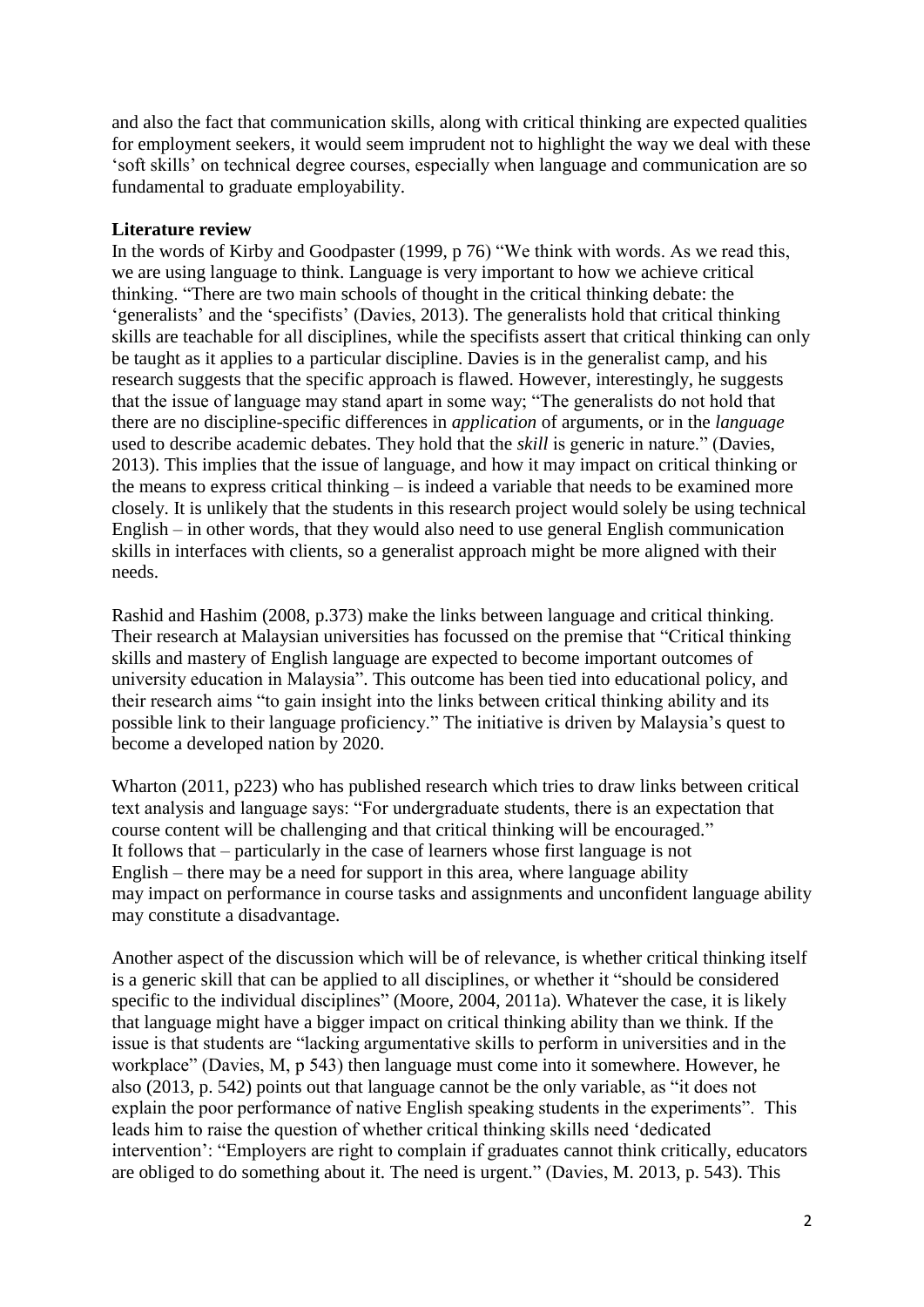suggests that educators need to design and manage tasks appropriately in order to develop these skills. Davies (2013, p. 543) concludes his article with: 'there is a very sound basis indeed for the introduction of assessment measures such as the Graduate Skills Assessment test and, for that matter, any other well-validated test of critical thinking."

The main way in which graduates will be judged on their ability to think critically will be in the expression of their thinking. This will involve not only a mastery of technical concepts but also, the ability to describe and analyse this knowledge to an audience. Arguably this need not only be examined through written work, but perhaps via other means, such as problem based learning. In the workplace, the audience at the receiving end of the communication and critical thinking will usually be the client. This kind of transfer from a technical expert to a lay person would require some linguistic skill, and that is the kind of language act that needs to be developed.

Ross (2009) found that employers were favouring some graduates over others. Only 61% of international students were able to find full time work as opposed to 87% of domestic students. Employment outcomes for mainland Chinese graduates were as low as 49%. According to Davies (2013) some of the evidence about students' deficiencies with critical thinking skills might be due to language, and indeed, culture. "Some of this can be attributed to the large numbers of international students in universities who struggle with English and who come from cultures unused to the critical, argumentative culture of western universities." (Davies, p542) Conventions of speaking, including critical thinking around appropriate choice of key aspects such as vocabulary and intonation would need to be developed.

There is a great deal of literature which suggests there is a strong need to meet the needs of employers, and to future proof graduates by preparing them for demands of the workforce in 2020. Communication and critical thinking feature strongly among the top desirable Capabilities. Davies Fidler and Gorbis (2011, p.8) point out that: "As we negotiate the human/machine division of labour in the next decade, critical thinking or sense-making will emerge as a skill workers increasingly need to capitalise on." (Davies et al, 2011). It makes sense to say that educators need to take care that the tasks they design effectively measure these kinds of attributes.

### **The participants**

The participants of this research are all taking a New Zealand Qualifications Framework level seven Bachelor degree course in Automotive Engineering at UNITEC Institute of Technology, New Zealand. The aim of the course is to take the candidates to a level beyond technical mechanical skills. Many hope to end up as supervisors, managers, or even, automotive designers. There were 26 (23 non-native speakers, about half of which were international students) participants in the research, and the information has been gathered through questionnaires (see appendices) and a follow up focus group meeting. Many of the students intended to get work in New Zealand and some wanted to return to their country. All of them expected that they would use English in their future work. The New Zealand Qualifications framework for level 7 bachelor degrees states that:

According to the New Zealand Qualifications Framework, a graduate of a Bachelor's Degree is able to:

- demonstrate intellectual independence, critical thinking and analytic rigour
- engage in self-directed learning
- demonstrate knowledge and skills related to the ideas, principles, concepts, chief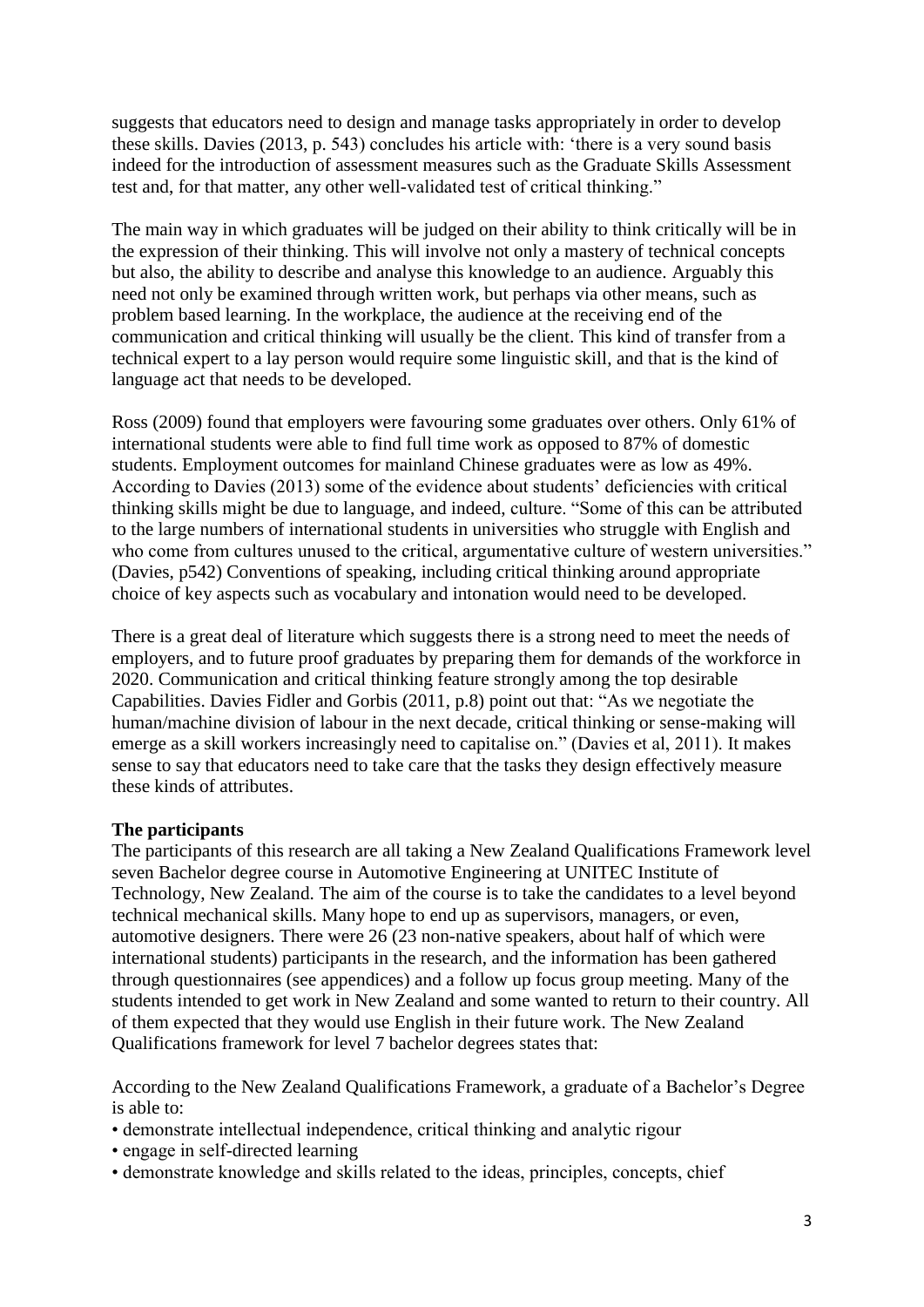research methods and problem-solving techniques of a recognised major subject • demonstrate the skills needed to acquire, understand and assess information from a range of sources

• demonstrate communication and collaborative skills. (New Zealand Qualifications Framework, p.14)

It is highly likely at level 7 that a student would be required to read and understand complex texts such as industry regulations documents. It almost certain that communicating ideas and expressing critical thinking – whether written or spoken – at this level would require a good grasp of language to be able to perform such functions as presenting a hypothesis, speculating, challenging an idea, and so on.

# **Methodology**

There were two meetings with students from the class. In the first meeting, questionnaire 1 was used. The purpose of this questionnaire is to gain an idea of the students' level of confidence with using English, and to gauge their expectations of language support. Each of the students completed their questionnaire and the results were collated.

On the second occasion some weeks later, a focus group met to answer questionnaire 2, and to discuss one or two of the issues raised.

I was also able to view the students' written work, and to observe their oral presentations. I have commented on the format of the spoken assessment, and I have also selected sample errors.

### **The Questionnaire**

The questionnaire was given, first of all, to the 26 participants to allow them all to give their individual responses in the early stages of the course, before their first assignment had been handed in to tutors. The choice to do so before the assignments had been marked was made so that response might be slightly more objective in that they would not be influenced by factors such as disappointment in a result or low grade given by a tutor, a missed deadline, or resubmission with error corrections, and so on. Of the 26 respondents, 3 were native speakers, 23 were non-native speakers. There was no group discussion the first time around. The responses from the questionnaire were as follows:

| Table 1                               |                      |                                                                                                                                                                                                                                                                                                                                                                                                                                                                                                                                                                                                                                                                                                                                                                                                                          |
|---------------------------------------|----------------------|--------------------------------------------------------------------------------------------------------------------------------------------------------------------------------------------------------------------------------------------------------------------------------------------------------------------------------------------------------------------------------------------------------------------------------------------------------------------------------------------------------------------------------------------------------------------------------------------------------------------------------------------------------------------------------------------------------------------------------------------------------------------------------------------------------------------------|
| <b>Questions</b>                      | <b>Responses</b>     | <b>Discussion</b>                                                                                                                                                                                                                                                                                                                                                                                                                                                                                                                                                                                                                                                                                                                                                                                                        |
| 1. Is English your<br>first language? | $Yes-3$<br>$No - 23$ | Of the 26 students who participated, 23 were non-native<br>speakers of English, and three were non-native speakers.<br>The ratio of non-native to native speakers is high. Perhaps the<br>department as a whole could consider expanding the ways to<br>address language support, including providing tutors to help in<br>this regard, as part of a course success and retention strategy.<br>The students resorted to different means of support. The<br>majority used google or search engines. Whilst they were<br>not specific about how they used this, they did say they used<br>it to look up grammar and vocabulary. Some used it for writing<br>ideas, but the use of Google was not tutor guided. A small<br>number used tutors (3) or family (4). Very few used the central<br>institutional support $(1)$ . |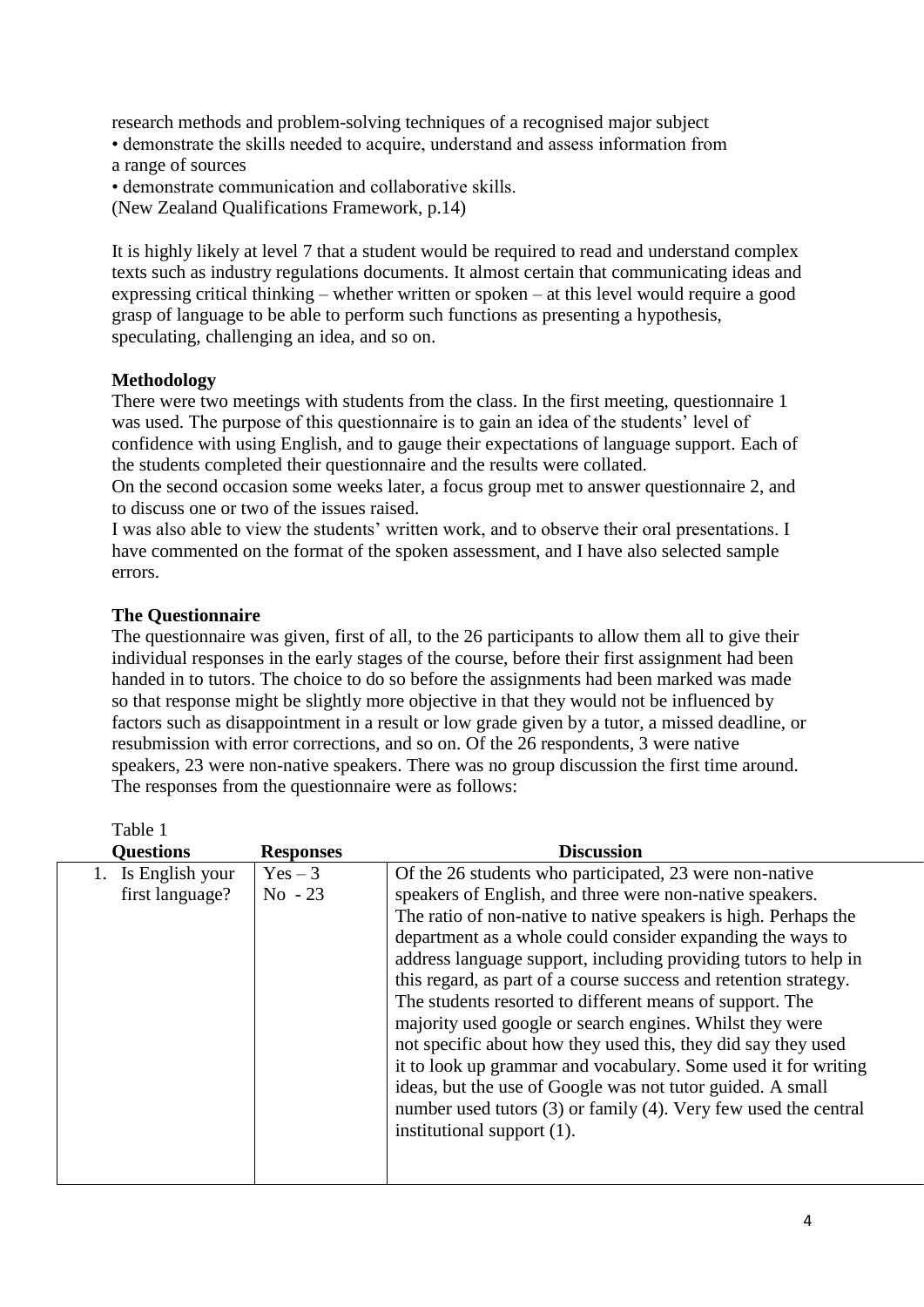|    | 2. Do you need<br>support with<br>your reading,<br>writing and<br>speaking for this<br>particular<br>project?                                                     | $Yes - 15 NNS$<br>$No-8 NNS$<br>$No-3 NS$                           | A significant number of students would clearly appreciate support<br>with these language skills in relation to their projects.                                                                                                                                                                                                                                                                                                |
|----|-------------------------------------------------------------------------------------------------------------------------------------------------------------------|---------------------------------------------------------------------|-------------------------------------------------------------------------------------------------------------------------------------------------------------------------------------------------------------------------------------------------------------------------------------------------------------------------------------------------------------------------------------------------------------------------------|
| 3. | Where do you<br>go to get<br>support?<br>(some gave<br>several<br>responses)                                                                                      | Learning<br>support $-1$<br>Friends/family<br>$-6$<br>Internet - 14 | Most of the class felt that they needed support. There<br>was variation in where the students went to seek support.<br>Perhaps the institution could strengthen the choices and<br>means available. This would include investigating the use<br>of peer support, and developing ways for content deliverers<br>to include language support in their teaching. This could be<br>on-line or via a LMS such as Moodle or Mahara. |
|    | 4. Do you think it<br>would be useful<br>to have support<br>with your<br>reading, writing<br>and speaking in<br>general as part<br>of the course?<br><b>NTNTC</b> | $-1-1$                                                              | Students have different expectations of the kind of<br>support they would like to receive. It may be that<br>the institution needs to consider ways to cover all these<br>bases to address the issue.                                                                                                                                                                                                                         |

 $NNS =$  non-native speaker  $NS =$  native speaker

# **Focus group discussion**

Focus groups were held after the first assignment had been marked and returned, around 5 weeks later, and this involved a discussion with a small group of students about language support needs. The focus group meetings were deliberately held separately, as we wanted to allow time for the first Industry Practice assignment to be handed in and marked so that the students would have a better idea of their emerging needs in relation to language and critical thinking following assignment feedback. The group discussion brought out two main points:

- $\triangleright$  The anxiety produced by the word count and the language demands was tangible.
- $\triangleright$  The students wanted some kind of support with language. Whether this was guidance on usage, proof reading and so on was not clear. Perhaps the guidance on language could be conflated with critical thinking using typical automotive scenarios? They liked the idea of the support coming from the tutor rather than from the learning support unit, which is a generalist, central service. Perhaps the support coming from tutors has the potential to be both generalist (with their language in general) *and*  specific (to the discipline) in terms of both language and critical thinking.

### **Sampling written work**

In week 11 of the course, the students' interim reports were sampled, specifically try to get an idea as to whether their written language was interfering with the critical thinking process. The majority of the students are non-native speakers, but in some cases it was apparent that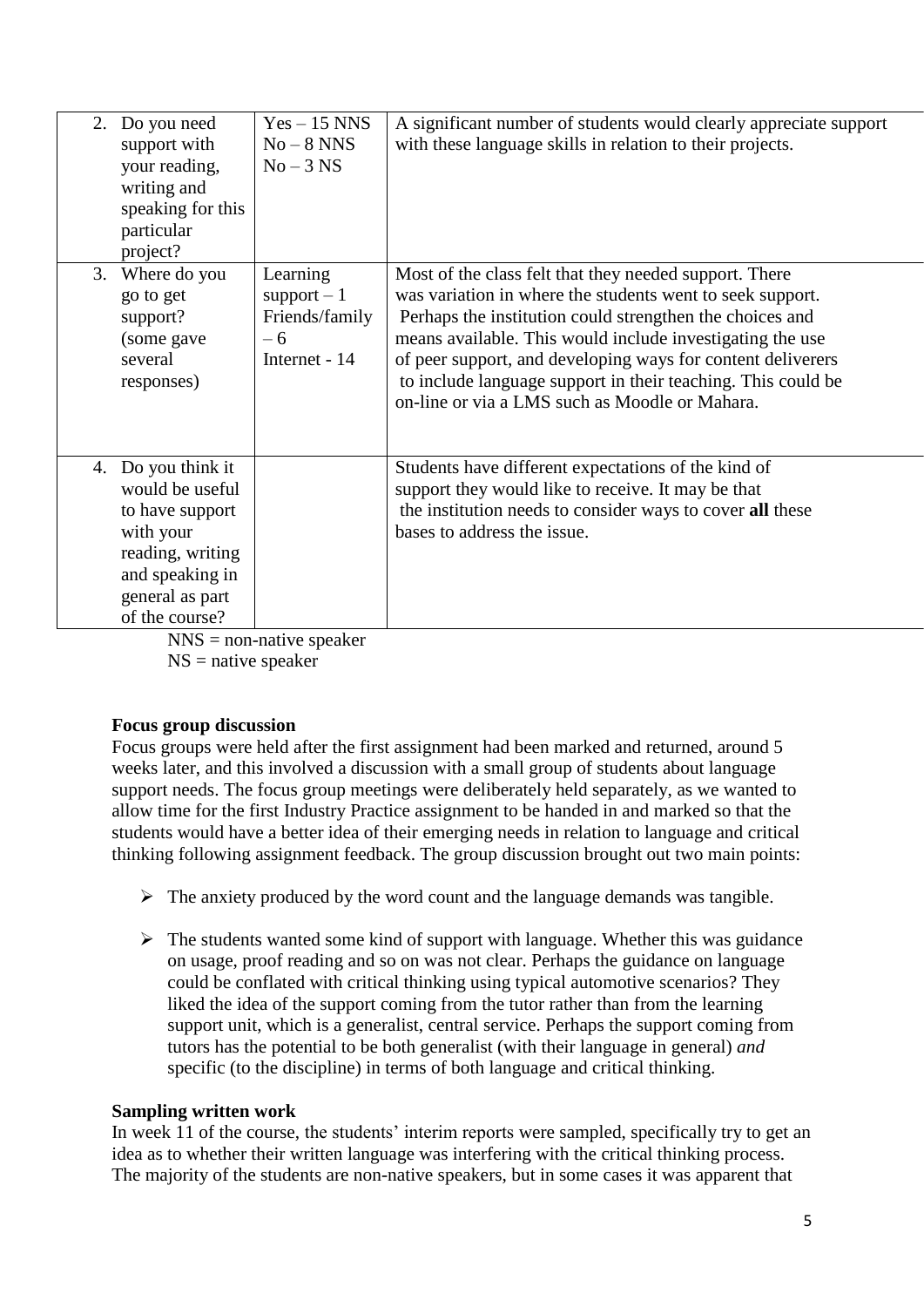the language errors did not impede the general message being communicated. However, students' fears about the quality of their written language are justified, since errors of grammar, vocabulary and syntax can make a piece of student writing less accessible to the reader. This impact on the 'audience' can be negative in that the reader has to work harder, and this in itself may colour judgement. There are instances of written work which requires re-reading in order to glean the writer's intention, and often this is down to wrong word choice, sometimes tense, or to mismatched subject verb agreement. It borders on being a subjectivity issue, which could probably have an impact on success in an assignment in a level 7 degree course. Some kind of awareness raising and standardisation of language expectations among tutors might also be beneficial even if only to better comprehend the extent of the language demands of the course. In other words, there needs to be clarity and consistency in expectations of what a successful graduate's attributes are in relation to critical thinking and language. Having some clear expectations and some support in relation to written work would be a great help.

#### **Sampling of assessed spoken presentations**

A number of student presentations were observed. These were in the form of monologues presented to an audience of classmates and three automotive lecturers. The format dictated that each candidate presents a monologue to the group. The topic is the same as for the 40,000 word essay. Candidates prepared a monologue delivery with powerpoints, and needed to allow time for questions at the end. This format of presentation requires a degree of formality and forms a monologic discourse complete with signposting language for an audience. The format does allow candidates to exercise critical thinking around a problem (for example, how to reduce emission outputs in a city at peak traffic hours) but it could also be tempting for a student to learn a monologue by rote. On the other hand, it could be argued that the format is unrealistic in terms of preparation for negotiating with a client. As the choice of assessment mode would impact the choice of language, perhaps a presentation delivered as a monologue presents a different range of critical thinking skills than might be required in a dialogue situation where a greater degree of flexibility and unpredictability might present itself.

On the whole, the presentations revealed a clear critical thinking process, as they generally related to engineering solutions for engineering problems. However, there were issues with language. Although the presentations themselves often displayed creativity and critical thinking, some were let down due to errors of wording, appropriateness and grammar. While some of the errors don't interfere with basic messages, they do reveal a lack of clarity and this can have a direct impact on the expression of thought and critical thinking. Some language input around presentation skills, would almost certainly help with the effectiveness of the presentations. Some degree of focus on clarity of intonation and word stress, for example, could potentially have a beneficial impact on clarity and hence a better impact on the 'audience' that receives the communication.

Not all of the student observers taking part of the students' assessment were listening actively, or asking questions at the end of the presentation. If critical thinking is to be promoted it might be good to set up observation tasks for all participants and to expect full participation in such sessions. Such questions would encourage reflection and help the other students to prepare and structure the delivery of their own projects. This might help to develop critical thinking and language at the same time, in that the participants would be encouraged to listen more intently to their peers' presentations, to offer comment, and to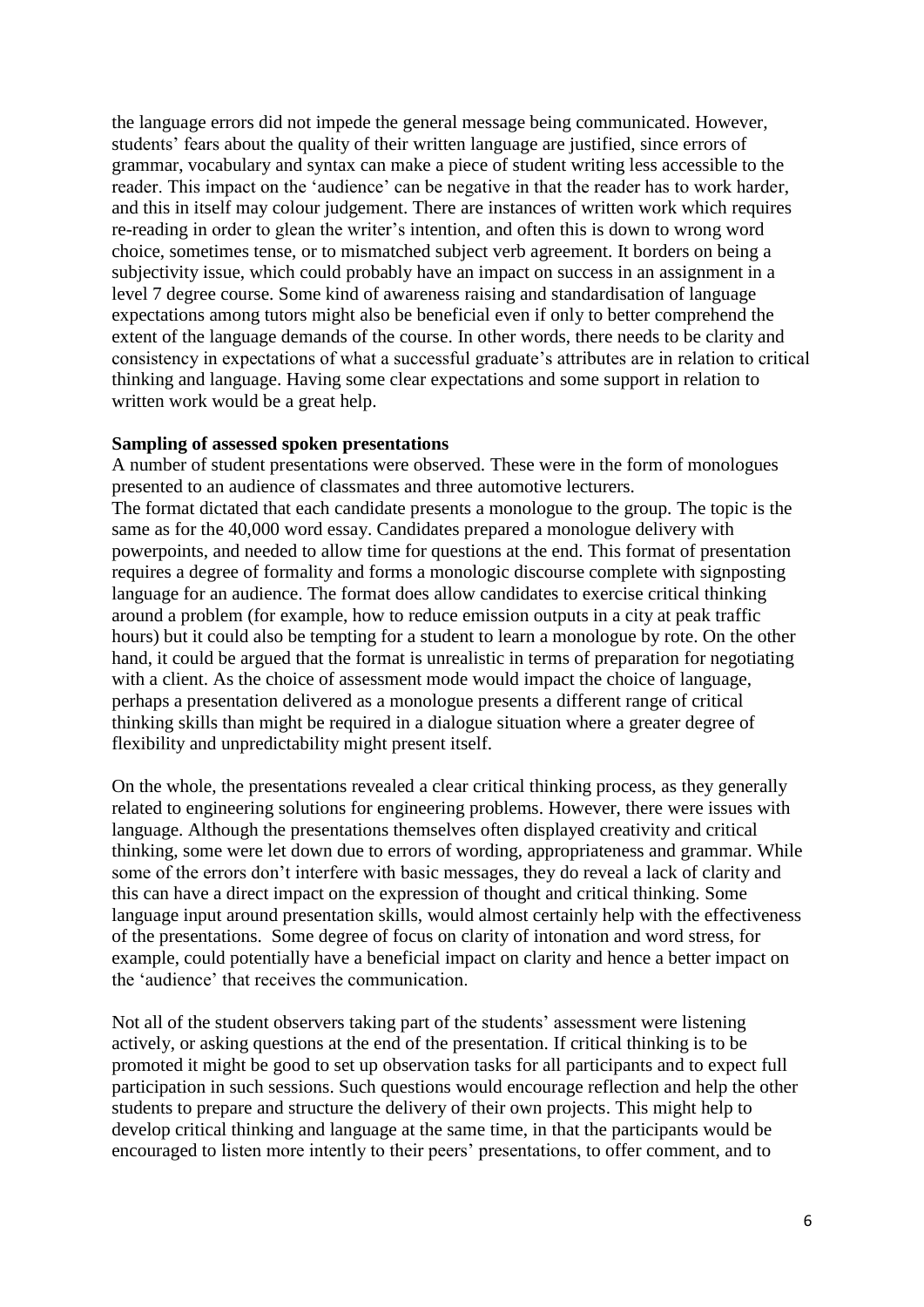formulate questions. This is exactly the kind of skill that might help in workplace contexts, job interviews, and so on.

In most cases, the power-points contained errors that could easily be corrected but which revealed a range of language issues including spelling, subject verb agreement, and other basic grammar areas. Phrases such as this from the sample: 'the demotic driving history of China is much shorter compare to develop country,' can take quite a lot of unpacking by the listener.

A further conclusion that could be drawn from sampling the presentations is that possibly, a transactional discourse such as this (in other words, a power point presentation) may *not* be the most important way to assess these candidates' spoken ability. It may be that a role play scenario where they explain a problem to a client and give a solution would be more appropriate. An interactional set up would also bring to light other aspects, such as the appropriateness of intonation, without which communication strategies might not work successfully.

# **Focus group discussion**

When I met with the focus group of 12 students, it was clear that writing is not a perceived as a major strength among most students on this course. This may not be surprising for the subject area, but the course writing demands in fact place considerable emphasis on this skill. Using a scale of  $1 - 5$ , with 5 being weak, and 1 very good, 6 in the group considered their writing skills to be at 3. 4 rated themselves at 2, and two of them rated themselves at 4. All of the students were non-native speakers, and a degree of structured, perhaps even curated online support would be useful in relation to language matters. It might also be important to review the word count for the Industry Project assignment, which places a heavy emphasis on a large written output.

In answer to the question: "Where do you go for help with your writing when you need it?" four said friends and family, 6 said the internet, 1 said the library/learning centre, and one said grammar books. The students clearly use a variety of sources for support outside the course, some of which may have questionable reliability. It was somewhat surprising that only **one** used the institution's learning support centre. Not one mentioned the tutor (in answer to this question) as a source of support with writing. This suggests that more ways of giving support could be in place, including on line, and perhaps giving feedback on writing in tutorials.

**To the question "Does your tutor help you with your writing in relation to critical thinking?"**, 10 out of 12 respondents answered 'yes', 1 answered 'no'. One did not answer the question; one said that the workshops for the assignments were not clear. Although the comments are generally positive in relation to tutor help, there is little reference to tutor help interventions in relation to language.

**Question 4 asked if they had any other concerns with writing on this course? This response drew many more comments that suggested a need for more guidance and support with language. The first issue was the word count. One said "**Asking for too many words (40,000 words) so we end up having to repeat stuff or make stuff up. Reports are suppose (sic) to be concise." Another comment revealed worries about language: "Not good on research, have enough knowledge to write an assignment but grammar not good might be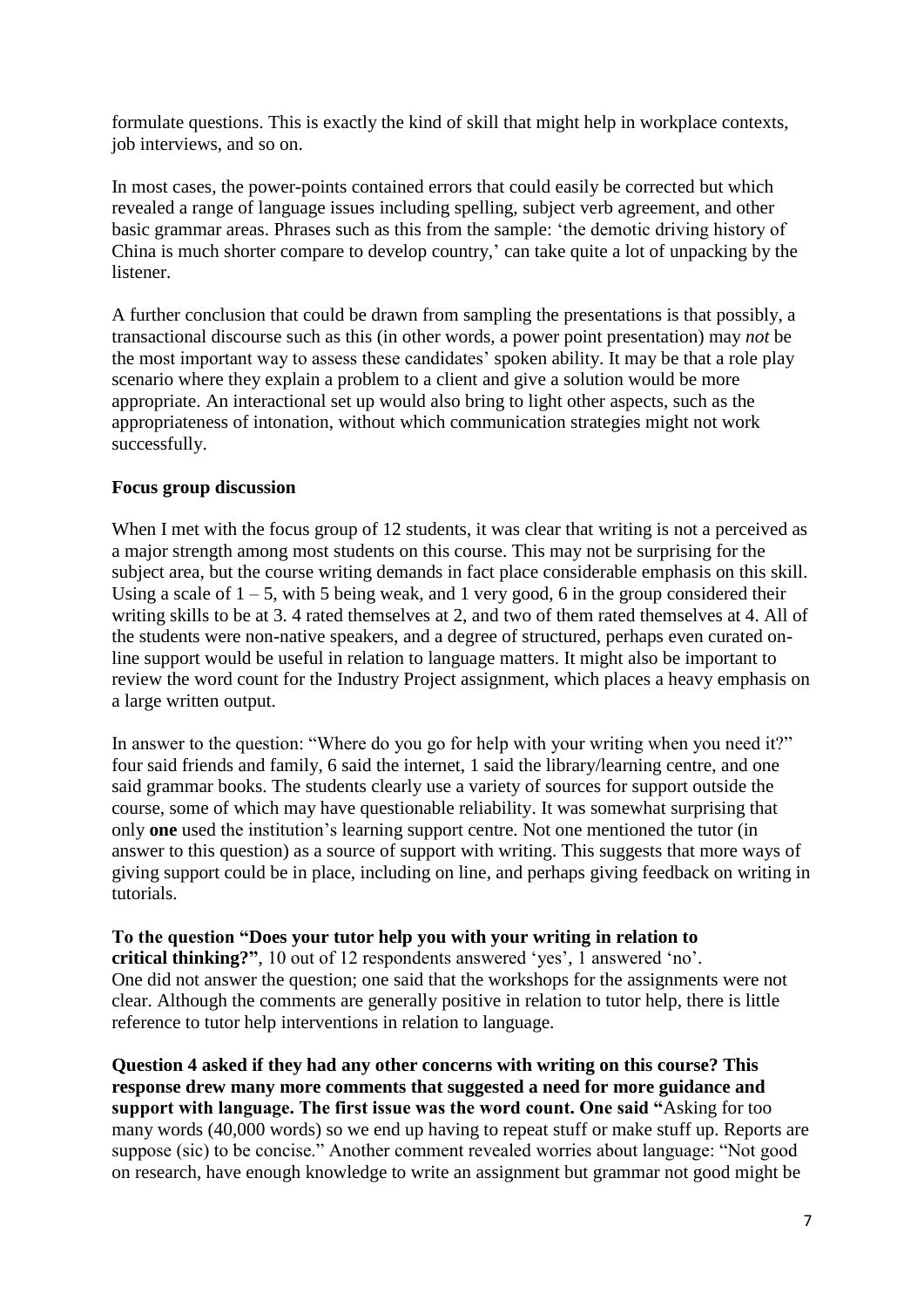a concern." Another said: "Grammar. I am more worry about by using wrong grammar will affect my score."

In relation to the research question, the responses about grammar are a concern, as they reveal a level of insecurity about being assessed in a language which is not their mother tongue. The word count (40,000 words) is a source of anxiety. This is hardly surprising considering the fact that most students are doing their written and spoken assessments in a second language. Several comments point to a perceived need for more teacher guidance and support with language.

### **Conclusions**

Language is central to critical thinking. Language demands such as the ability to speculate, persuade, negotiate and hypothesise in relation to critical thinking can be foreseen at the task or assessment design stage. The design of an assessment task needs to consider the nature of the language required to perform the task, so educators need to be aware of the kind of language a task elicits, and whether the task is realistic for the vocation for which the course is preparing students. It is worth considering whether an interactional rather than a transactional task delivered to a group of listeners might be a more appropriate assessment for these students. By this is meant skills such as dealing with a customer complaint, or negotiating in a meeting. Perhaps these more aligned to workplace demands than oral presentations. The nature of the assessments need to be considered in order to extend critical thinking, and tasks need to be natural and appropriate for the vocational context. It is hard to imagine that automotive bachelor course graduates would need power-point presentation (monologic) skills more than dialogic skills for meeting clients. More thought might be given to connecting language demands with critical thinking activities so that critical thinking in a second language can be highlighted. Certain language acts will require certain language functions, such as the ability to speculate using hypothetical language. Analysing these acts might help use to prioritise which language areas may be most useful to perform critical thinking tasks and discussions. This would shed more light task design, matching critical thinking and language required when dealing with clients whether it be to solve or explain a problem, describe a procedure, and so on. It would be foolhardy not to emphasize the need for critical thinking about appropriateness of tone and choice of words when communicating with a client, and the importance of this needs to be highlighted on a technical degree programme. The current spoken presentation format used on the course may not be the best skill to focus on since in a workplace situation. It may be that they are more likely to need language to have a dialogue with an individual or group of individuals rather than to present information to an audience in a group in a monologue.

It seems to be clear that the international students surveyed in this Level 7 Automotive course do have anxieties about the language demands of their course, and this should not be a surprise, given the fact that by a long way, the majority are non-native speakers. How much of an impact this has on displaying the level of their critical thinking skills is not easy to quantify, but suffice to say that language is a source of anxiety for them, since it is inextricably linked to their assessed work on the course, whether spoken or written. It might also have an impact on the way their work is judged and assessed. A role-played problem might provide a more realistic assessment of problem solving, critical thinking and communication skills than the present assessment regime.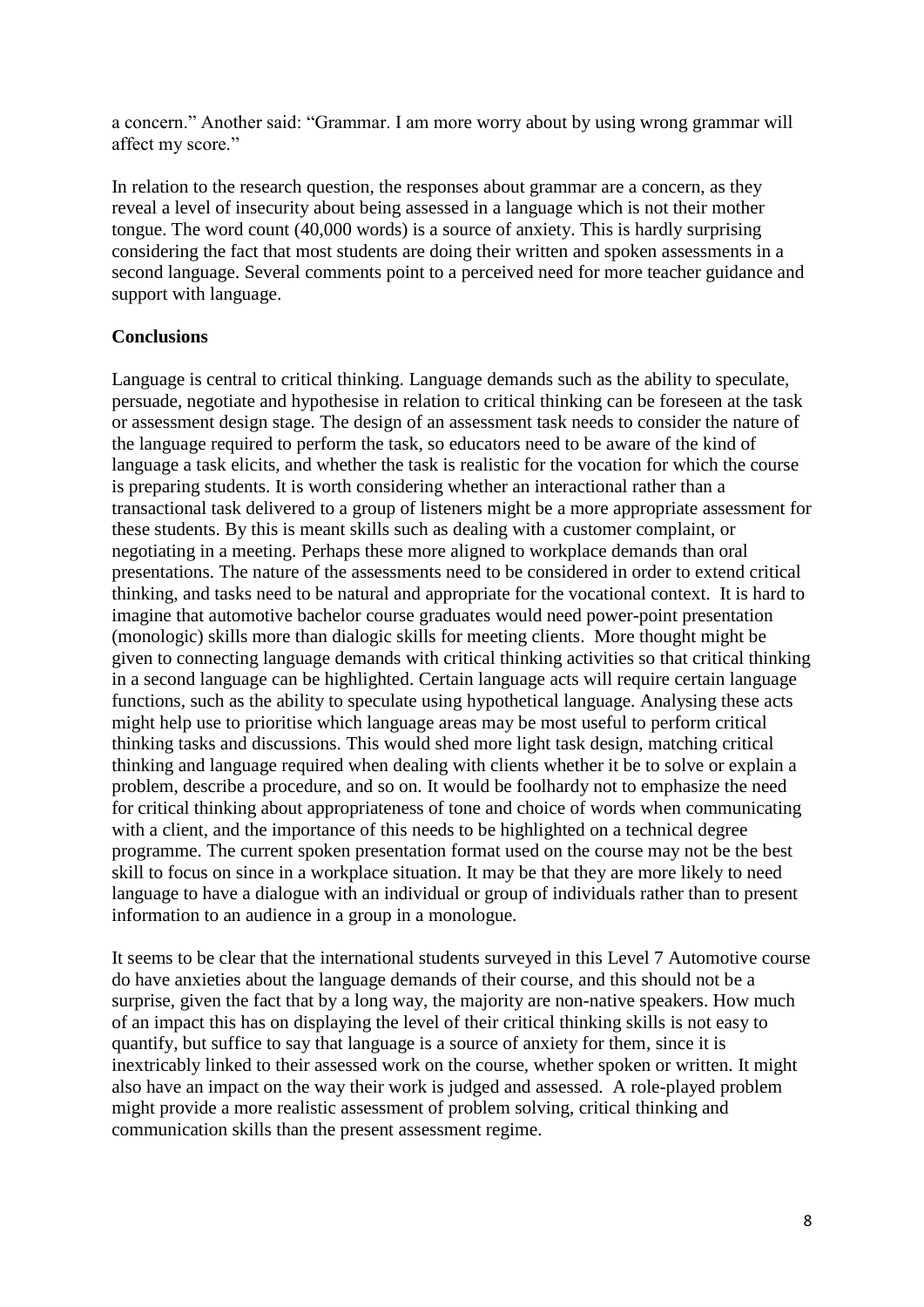From the students' comments, it is clear that there is an expectation of language support, and currently, this does not seem to be sufficiently embedded in the programme. It suggests that a fresh look at models of support would need to be in place to allay students' fears of the impact of language on their ability to express critical thinking expertise. Whilst it might be too much to ask of content focused teachers to become language teachers, it seems clear that a greater degree of guidance and support needs to come from somewhere. This could be in the form of communication/language support from occasional lecturers, or at the very least, on-line language support. Given that the most effective support may be best coming from the content focused lecturers, some upskilling in this area would certainly be beneficial, and may have the most positive impact on retention, and graduate employability. Alternatively, language and discipline experts could work collaboratively in team teaching. Some kind of awareness raising of language use among the lecturers, and a reconsideration of the appropriateness of tasks might help to match the language demands with critical thinking requirements more naturally.

To conclude, there is clearly a need for a more mindful focus on language acts on content based course design, particularly if language performance is used in the assessments (such as spoken monologic presentations). Given the high proportion of non-native speakers on mainstream courses, and the complexity of some of the language functions that might be required, this support should be embedded, and where possible, the links between critical thinking and language should be made explicit wherever possible.

# **References**

Barnawi, O. (2011). Finding a place for critical thinking*. English Language Teacher*, 4(2)

Benesh, S. (2001). *Critical English for Academic Purposes*: *Theory, Politics and Practice* (First ed.). New Jersey: Lawrence Erlbaum Associates Inc.

Davies, A, Fidler, D. and Gorbis, M. 2011. *Future Work Skills*. Institute for the Future for University of Phoenix Research Institute, page 8. SR-1382A. Retrieved 21/08/15.

Davies, M. (2013). *Critical Thinking and the disciplines reconsidered. HERDSA.* Volume 32 (4), 529-544.

Kirby & Goodpaster. (1999). *Thinking*. (First ed.). Prentice Hall, p 76.

Moore, T. (2011). Critical thinking and language: the challenge of generic skills and disciplinary discourses, *HERDSA.* 23(1), 261-274.

National Network of Business and Industry. (2014) Common Employability Skills. A Foundation for Success in the Workplace: *The Skills All Employees Need, No Matter Where They Work.*

New Zealand Qualifications Framework. Retrieved 27/05/2015.

Careers New Zealand [www.careers.govt.nz](http://www.careers.govt.nz/) *Skills employers are looking for. Retrieved 14/08/2015.*

Rashid, R. and Hashim, R.(2008). *Edith Cowan University Research Online (373-384)*. *The Relationship between Critical Thinking and Language Proficiency of Malaysian*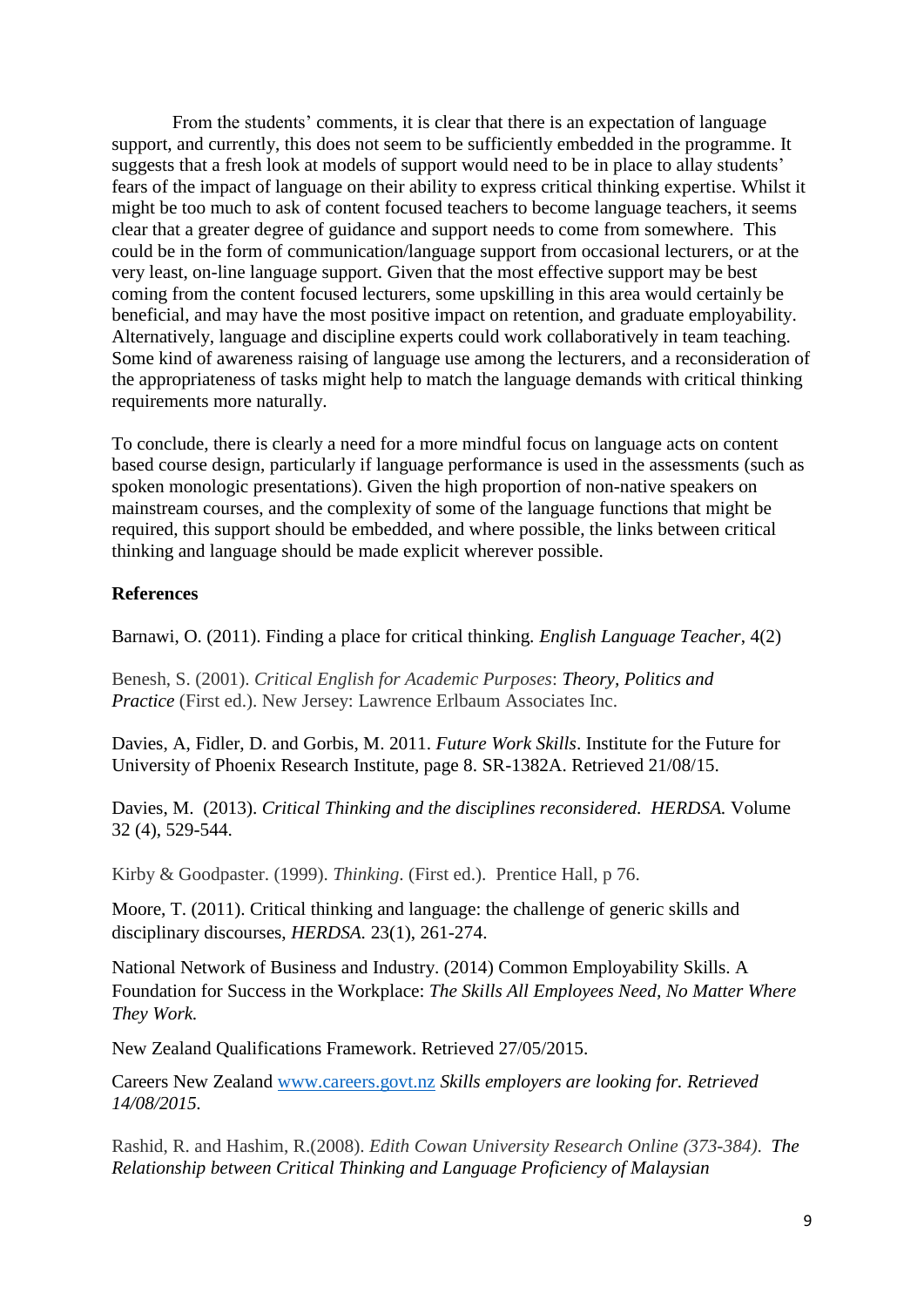*Undergraduates.* Retrieved 28 August, 2015, from ro.ecu.edu.au/cgi/viewcontent.cgi?article=1035&context=ceducom · PDF file

Ross, J. (2009) *Employers shun overseas graduates*: Surveys. Campus Review (9 November)

Pessoa, R. P. and de Urzeda Freitas, M. (2012) *Challenges in Critical Language Teaching*, Vol. 46, no 4.

Seijnost, Thiese (2010) *Building Content Literacy Strategies for the Adolescent Learner* 

Wharton, S. (2011) *Critical Text Analysis: linking language and cultural studies*. ELT journal Volume 65/3, p 223.

# Appendix 1

# **Research Project Title: To what extent is critical thinking affected by language demands in a level seven technical degree course?**

The aim of the project is to identify the language requirements (vocabulary, reading, listening, writing and speaking) to meet the critical thinking demands of APPT7116 Industry Project at level seven in the Bachelor of Applied Technology.

# **Questionnaire A: language and critical thinking on your level 7 Automotive course**

### **Date:**

# **Time:**

1. Is English your first language?

| Yes | No |
|-----|----|
|     |    |

- 2. Do you need support with your reading, writing and speaking for this particular aspect of the course? Yes No
- 3. Where do you usually go to get support?

4. Do you think it would be useful to have support with your reading, writing and speaking in general as a part of the course? Y N

s

5. What kind of support do you think would be most useful?